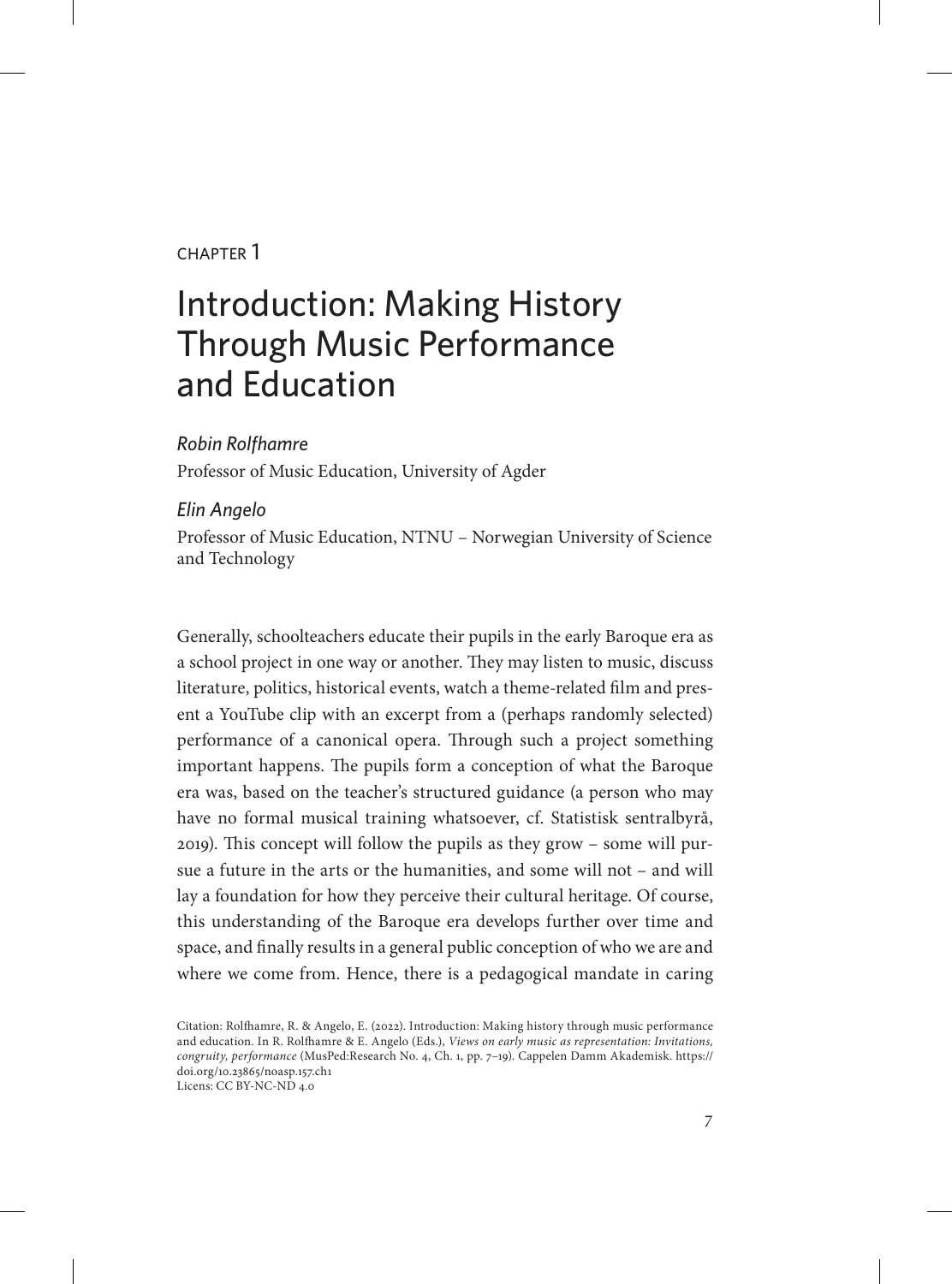for and promoting a cultural heritage, particularly through education. An important question for future endeavours within the historical arts, then, is what we as music teachers actively do and can do to manage and care for our cultural heritage within various educational settings. For example, establish a dialogue of scholarship and artistic practice in line with Article 3 of the Treaty on European Union (EU, 2012). In this volume, therefore, we have invited colleagues from higher music education to examine education, pedagogical settings and early music in combination rather than as separate discourses. The approaches and chapters in this anthology will thus contribute to and bridge the research fields of early music, musicology and music education. With this motivation, the authors of this anthology explore their own educational practices through philosophical and inquiring approaches, rooted in their everyday practice as music teachers and music performers. Therefore, pedagogy is neither the necessary starting point nor a central part of the authors' and educators' own professional understanding. Instead, the word pedagogy points to what arises from the authors' practices rather than what constitutes a defined, path-delineating starting point for that same practice.

Musicians who spend their lives teaching students how to play and interact with music do not necessarily consider themselves pedagogues. Previous research reveals great variations in music educators' self-understanding and conception of their professional responsibilities and expertise (Angelo, 2016; Dobroven, 2020; Kaschub & Smith 2014; Krüger, 2000; Mills, 2004; Nerland, 2003; Nielsen & Karlsen, 2020; Roberts 2002; Schei, 2007). For example, a music teacher might first and foremost percieve him/herself as a professional musician. Accordingly, this self-perception guides their intentions and habitual parameters differently from other musicians, who may consider themselves teachers with a designated, pedagogical mandate with certain responsibilities (particularly flavoured by general educational practices). Moreover, different music performance educators may represent various self-perceptions based on their musical style preferences and affiliations (e.g., from classical music, contemporary music or jazz). This would also be reflected in their terms of employment and what expectations they must meet as teachers in different contexts and traditions. Music education can be said to be of a different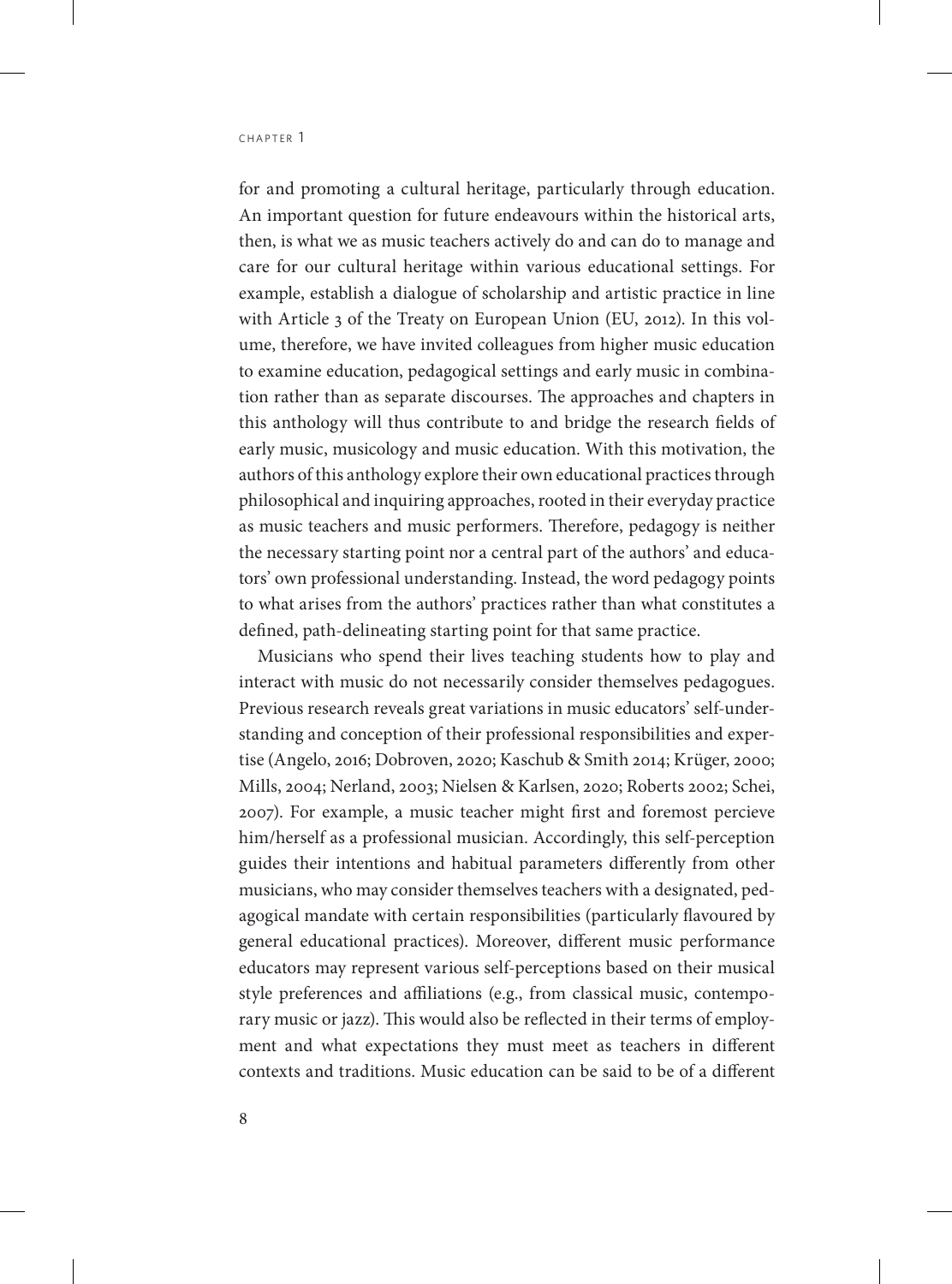nature than other occupations, as musicians are often allowed more selfregulated teaching activities (within the set boundaries of a course syllabus) where teaching aims, repertoire and teaching and learning designs may differ considerably from individual to individual. What constitutes an often conflicting additional duty, as a result of the Bologna process (The European Higher Education Area, 1999, n.d.) and the merging of higher education in Norway, is an increasing demand for research activities, entrepreneurship and academic skills. Obviously, in higher education these factors influence how music educators perceive their mandate and expertise, as well as how they develop and conduct their music teaching activities (Angelo et al., 2019, 2021b; Bowman, 2007; Ferm Thorgersen et al., 2016). So far, early music seems to have dodged the dedicated focus of researchers within contemporary music education and professionalism, who problematise music institutions and their teachers' self-understanding, mandates and expertise. This volume wishes to contribute to introducing new perspectives to the educational agenda by discussing the accompanying mandates as well as the premises for music education in the twenty-first century through perhaps (at least to some) surprising pathways provided by early music in practice.

#### **An educational canvas**

To approach an exploration of educational practice and pedagogy from the outside-in we decided not to settle on any common understanding of what "education" or "pedagogy" would entail beforehand, nor did we agree on any well-construed definition. What we did agree on, however, was that each contributor should base their work on their own practice, from their own perspective, and look at the use of historical music in various educational or pedagogical-by-effect settings. This enabled, as the volume will show, an interesting sort of fuzzy terminological space driven by an implicit understanding of terminologies often contrasting with their professional understanding as higher music education teachers and employees. We hope that our efforts will contribute to broadening the pedagogical and educational fields of study by offering additional outside-in pathways to the subjects.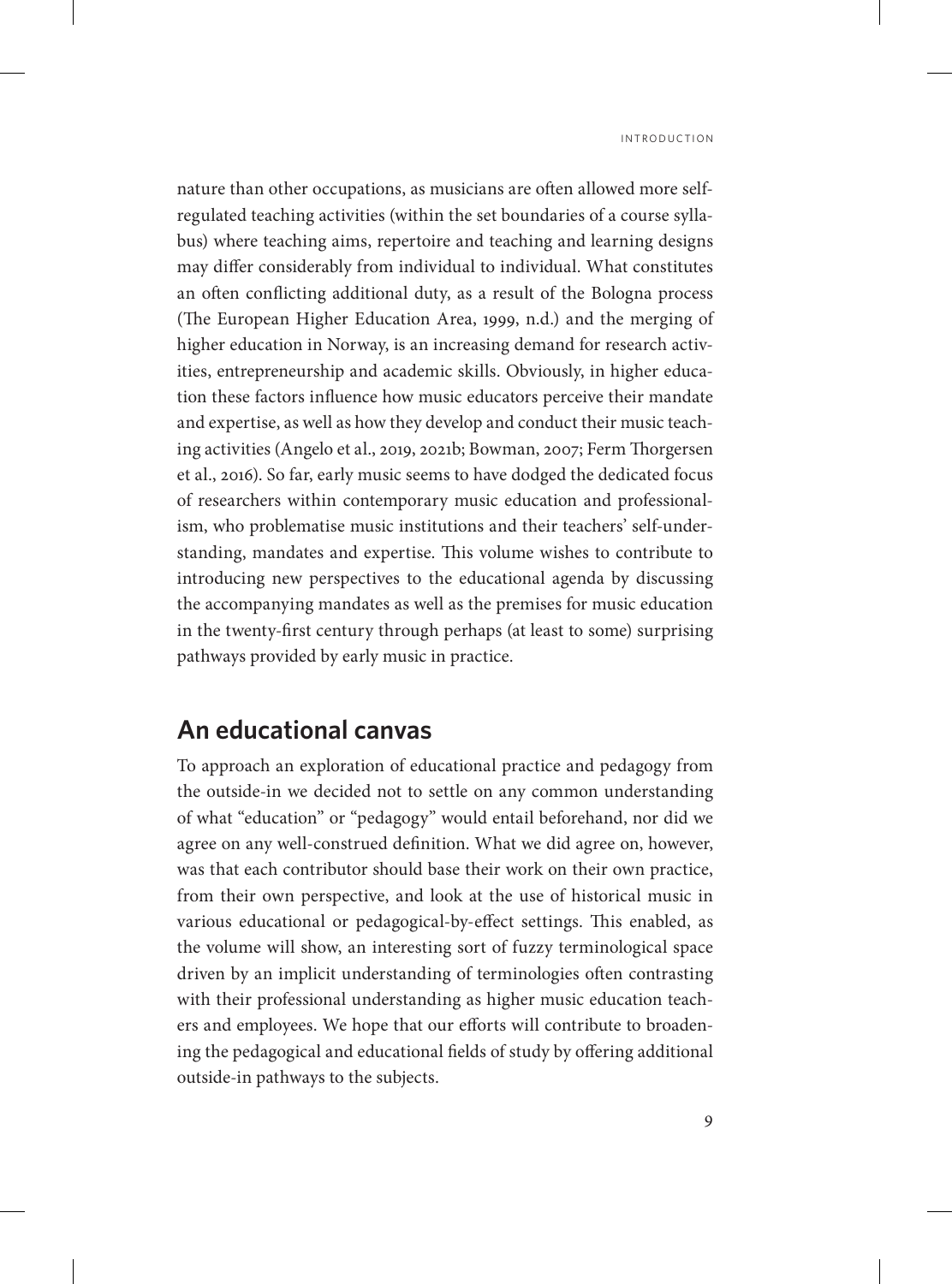Moreover, in a defined benefit-driven educational system – kept in place by quality assurance procedures, policies, funding schemes and performance indicators – it is easily assumed that education is, and should be, for a specific purpose. Education and pedagogy, in this perspective, make themselves relevant by achieving something defined, a specific state of being. It can be addressed differently, however. In the Norwegian language we have two similar, but still very different, words that both relate to education: *utdanning* (education) and *danning* (formation). The first educates for a specific end or a particular occupation, while the latter represents the formation of knowledge. Hence, the first leans somewhat towards instrumental operationality while the second towards epistemology, learning for learning's sake and, sometimes, also for leisure and pleasure. Cutting off the *ut-* from *utdanning* thus allows new ways of approaching pedagogical practices.

Early music performance in its broadest capacity presents a compelling case for being something in the present representing, presenting, enacting, reenacting, living and reliving, concretising and fantasising a historical past. It includes perspectives ranging from familiar phenomena such as the early music revival, authenticity and the HIP (historically informed performance), to less frequent efforts related to cultural heritage sustainability. Moreover, and more recently, it also implies historical films, neo-isms, re-composing, and re-formations. It is both what it is and something entirely other. Inspiring countless efforts to come to terms with its nature, one way of approaching the act of conveying or doing history is through pedagogy and music education. This anthology deals with the challenge of conveying or doing history through educational approaches. These approaches aim towards learning and training, specific knowledge and specific subjects, as well as broader and more philosophical perspectives relating to humanity, values, ethics and the role of history in nurturing future generations and communities. If we maintain the previous divide between pedagogy and pedagogy-by-effect as two separate categories, the first is more familiar in Northwestern European societies' conception of music education, and has its roots in Scandinavian and German teacher education and teacher education research (Angelo et al., 2021b; Ferm Thorgersen et al., 2016; Georgii-Hemming & Lilliedahl,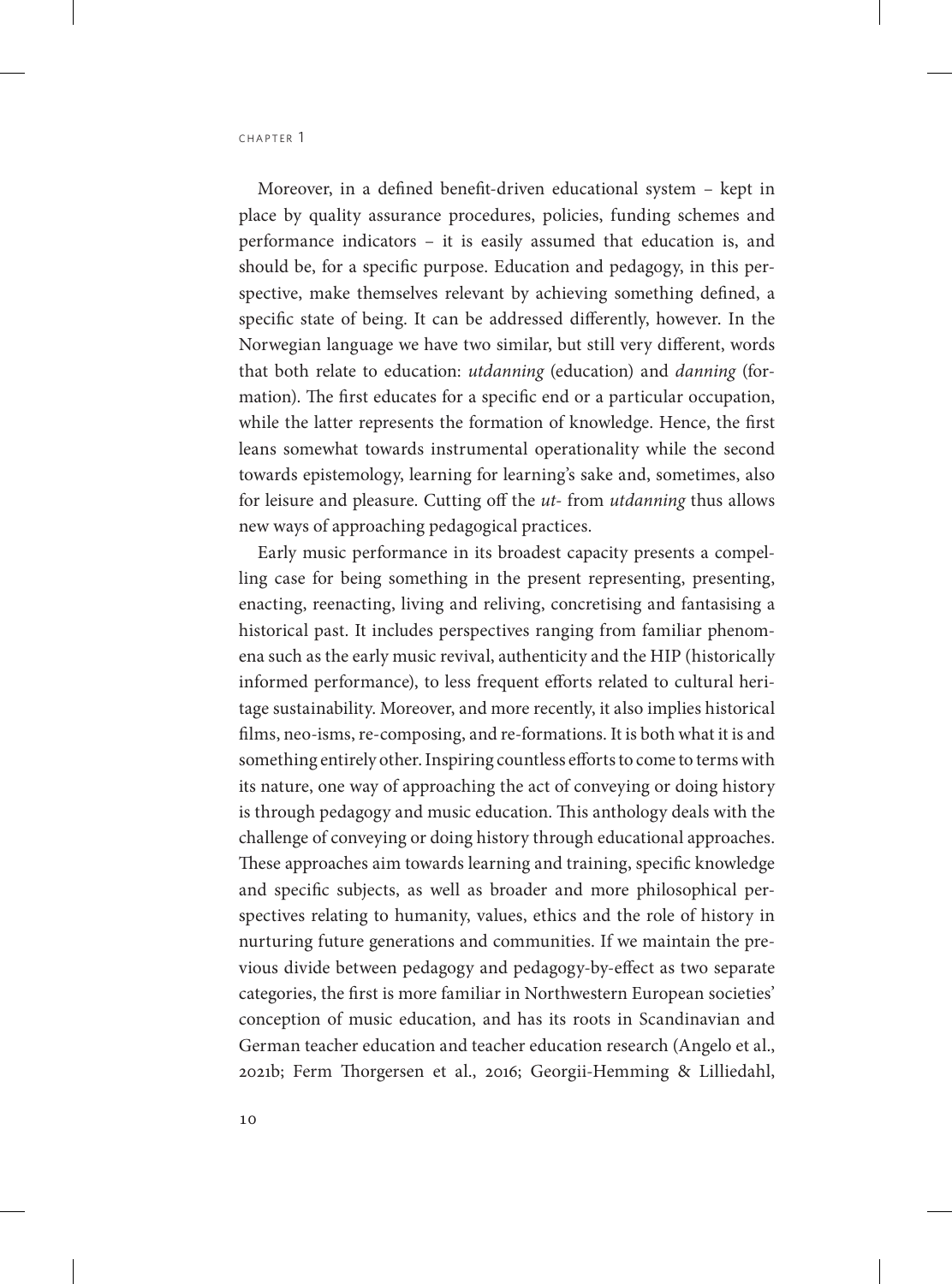2014; Kertz-Welzel, 2004, 2014; Nielsen, 2005, 2006, 2007). It particularly emphasises the German *bildung* and *didaktik* (distinct from the English, didactics). Here, music education arose from making music a subject to be studied according to general teacher educational views, highlighting *didaktik*, teaching and learning (Angelo et al., 2021a).

The second, pedagogy-by-effect, differs in that it turns the hierarchy upside-down. Music performers and theoreticians are now approaching educational practice without necessarily imagining themselves as Pedagogues (capital P intended). They rather focus on communicating and maintaining a certain craft, and they gain experience over time in how to do so effectively. Although this would be readily categorised as pedagogy and education by many, that does not perhaps correspond to the experience of the individual teacher. "I am only a musician passing on a craft to others the way I know how to do it," they may think, while compartmentalising pedagogy as something dependent on having formal tuition, a certain vocabulary, and perhaps even some mystical ethos that may or may not be understood as compatible with music performance training. Rather than consciously experimenting with constructive alignment (e.g., Biggs, 1996), gamification (such as Fulton, 2019; Hung, 2018; Smith & Abrams, 2019), flipped classroom (for instance, Arslan, 2020; Julia et al., 2020; Ozdamli & Asiksoy, 2016; Rabidoux, 2018) and/or ICT-supported tuition, only to mention a few perspectives, they may be more concerned with preserving a particular tradition of (teaching) practice. In this case, that tradition would often be construed as a master-apprentice model. What is interesting to note in the present context is the very name of the Department of Classical Music and Music Education (University of Agder) where Rolfhamre is currently employed. Setting up "classical music" and "music education" as separate entities in the department's title very much embodies this twofold understanding where the one is not the other, and subsequently invites one to ask why it is so. And, what happens if we remove this separation, substituting it with a different option? Although both questions need a more dedicated focus than what this present volume can offer, they serve as a catalytic incentive through which this anthology enters the field of higher music performance education and pedagogy.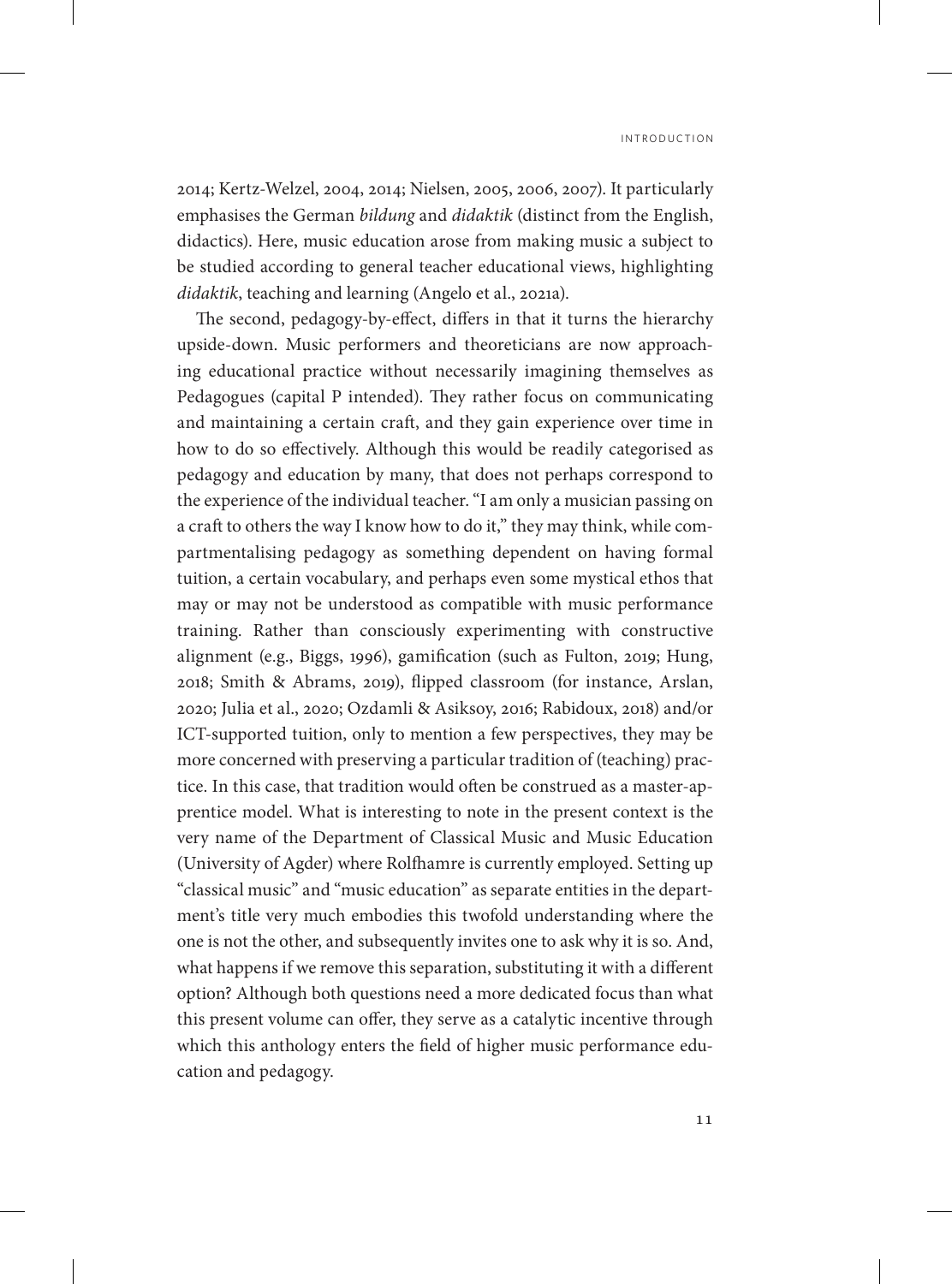The general uses of the word "pedagogy" in this anthology, therefore, cover different, more or less clearly defined interpretations in the various chapters, and stretch from methodological concerns in teaching and training to concerns about formational and communicative aspects in artistic performances, and to more complex views of the role of history in developing democratic, respectful and sustainable lives and societies. Pedagogy, here, is then multifaceted as it is placed and displaced in learning, acting, mediating, communicating, perceiving, conveying and persuading historically remote, cultural practices.

## **Project background**

A more general driving force behind the project is: When sustaining and managing a certain European cultural heritage, how do we do so and to what effect? It is easy to deduce that to approach this question, the insider historical, musicological, early modernist perspectives, or similar ideas, may not be enough on their own. The subject calls for both insider and outsider perspectives. More precisely, it calls for both insider-outsider (insider early music studies scholars who study a lost practice they cannot revisit) and outsider-outsider positions (someone more or less alien to early music scholarship being confronted with and reacting to its present artistic expressions). The project led to the formation of the research group *REMP: Reconfiguring Early Modern Performance*, which assembled scholars and artists from both domains to produce this present volume. As a means of taking a fresh look at traditional early music performance studies, we soon saw its pedagogical potential. The project would not only function as an instrument to be used within an educational setting (higher education degrees, primary school history, pre-concert talks, Facebook-forums, etc.), but also as something primarily pedagogical in its formation and re-formation. The way early music is construed and portrayed just to fulfil the official boundary of its terminology, is also a pedagogical act utilised in multiple ways by artists, historians, musicians, film-makers, social media enthusiasts, etc. Somewhere in all this, there are many past-present congruences and mismatches to be found that are easily neglected in non-interdisciplinary settings. It is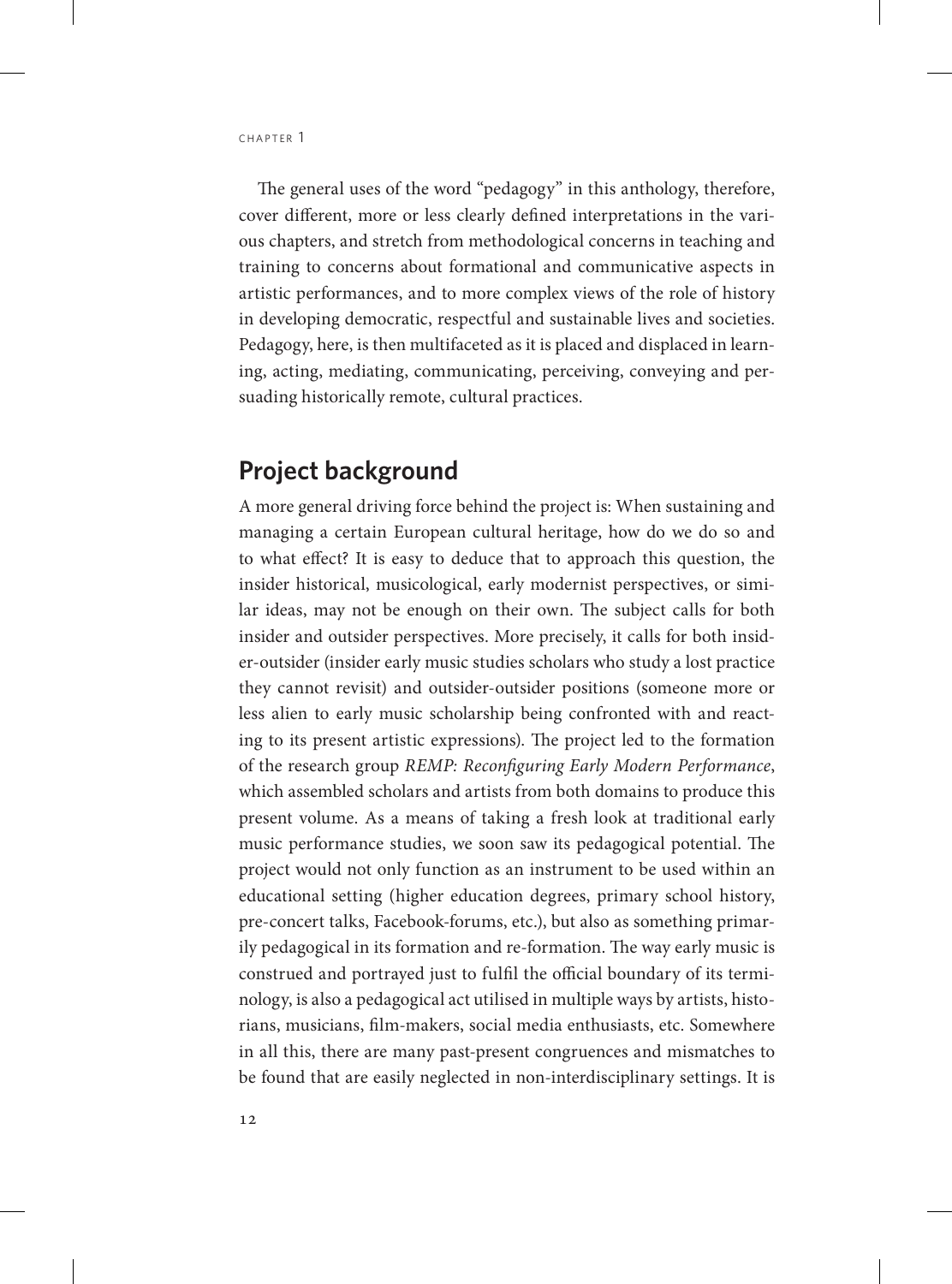not a question of regarding early music scholarship and artistry as binary presentism *versus* historicism*,* but rather as historicism *in* presentism and presentism *in* historicism. That is precisely what this volume is all about and to which it seeks to contribute.

Robin Rolfhamre initiated the project and formed the research group behind this anthology back in 2018 as a reaction to a thought-provoking personal experience when he contributed to starting up the University of Agder, Faculty of Fine Arts PhD-specialisation, *Art in Context.* As an interdisciplinary doctoral study programme, the fields of classical music, music pedagogy, theatre and drama as well as visual arts were taught together, and the curriculum highlighted each individual field of study contextually in relation to the others and to society. In the preparatory work leading to the start-up, teachers representing each of the main fields worked together to find common ground and to better understand each other's scholarly context and legacy. What had earlier seemed given and axiomatic was no longer so, and Rolfhamre was inspired to follow up the critical questions he received from these very competent "outsiders". He then formed the research group based on two questions which he had been pondering for some time: (1) What happens when non-dedicated early modern music scholars are asked to study it from their perspective? (2) What can the outsider perspective contribute to the field itself? The contributing scholars from the University of Agder based research group REMP are: Professor of Music Education and early music performer, Robin Rolfhamre; Professor of Music Education, Randi Margrethe Eidsaa (Music Education); Associate Professor Frida Forsgren (Visual Arts); Research Fellows and performing artists, Inga Marie Nesmann-Aas and Daniel Henry Øvrebø (the latter obtained his PhD late in 2021); as well as the internationally acclaimed lutenist, pedagogue and early music specialist Professor Rolf Lislevand, Dr hc. To secure non University of Agder based perspectives, Rolfhamre was also glad to be able to join forces with co-editor, Professor of Music Education, Elin Angelo (NTNU, Norwegian University of Science and Technology), as well as to welcome Associate Professor Jorge Salgado Correia (University of Aveiro) in order to review the project output with a fresh set of eyes through to the anthology's concluding chapter.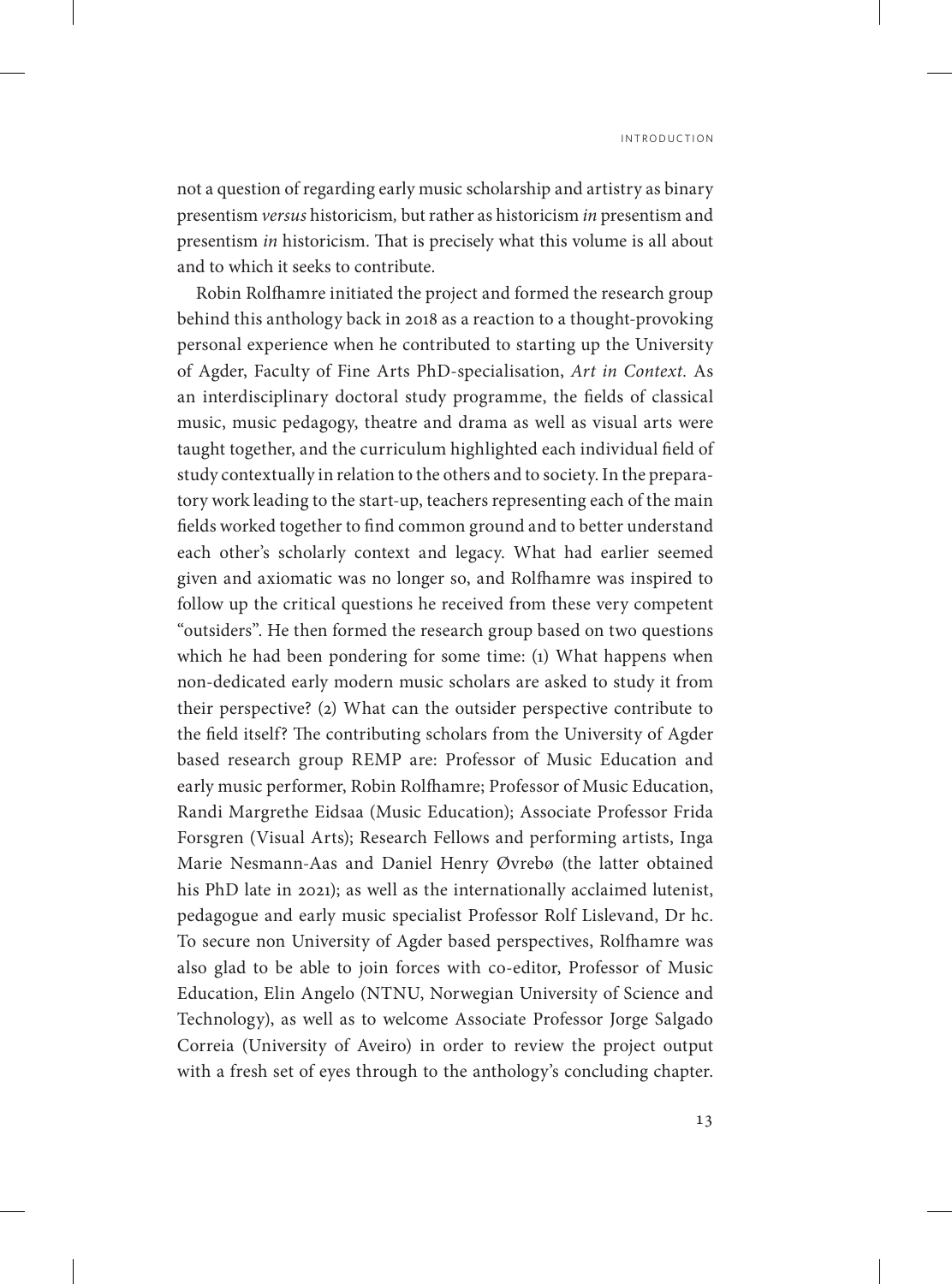The work compiles a variety of chapters highlighting spectatorship, experience, theory, rhetoric, philosophy, representation, performance, performativity, literature, visual arts, pedagogy, education, pragmatism and also new materialism. It treats music that is readily categorised as early music (in a canonical, orthodox sense), and music that is bordering on, or even becoming, something else entirely, but with evident roots in the early music repertoire.

#### **Chapters**

This volume presents nine chapters. First, Robin Rolfhamre's extensive and thorough chapter two (almost in a Wagnerian musical drama sense) "Performative Musicology and HIP as Rhetoric and Pedagogy for the Past in Present and Future" examines early music performance, musicology and music pedagogy to propose moving from what he argues to be an understanding of the HIP (historically informed performance) as something analogous to a learning outcome, to one utilising its potential as a pedagogical and rhetorical practice, and makes a first attempt at proposing a dedicated *performative musicology* to make HIP more pronounced as a pedagogy for the past in the present and future.

Second, in chapter three, "Contextual In-Depth Knowledge as a Liberating Force in Artistic and Pedagogical Communication of Early Modern Material", Inga Marie Nesmann-Aas, based in her ongoing PhD project on Henry Purcell's opera *Dido and Aeneas* (1689), wishes to elucidate the process of an in-depth study of sources and contextual analysis functioning as a knowledge basis for artistic integrity, while focusing on the aria "Dido's Lament". From a topomorphological perspective, she seeks to explain some possible interconnections, interpretations and inspiration for an embodied artistic approach to the material, as well as the implications this approach can have for performers in proposing new, meaningful ways of studying and approaching the artistic experience of the work.

Next, Daniel Henry Øvrebø's "Hearing Early Modern Music Through the Contemporary" focuses on how contemporary music practice engages with early modern aesthetics. Based on two works by Felix Renggli and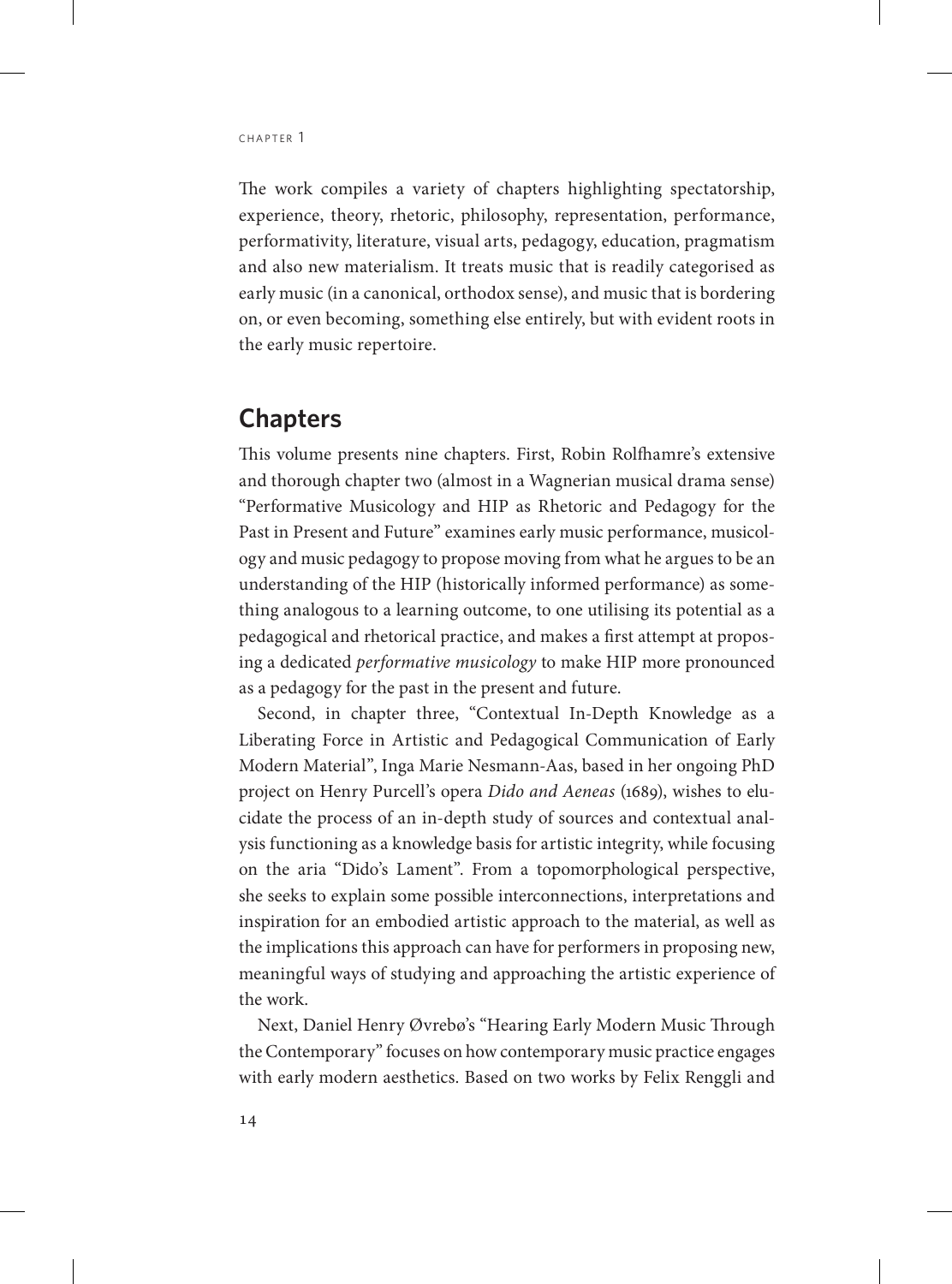i n t r o d u c t i o n

Aisha Orazbayeva in which Telemann's *Solo Fantasias* are interspersed with contemporary techniques and repertoire, he studies how Baroque music exemplified by Telemann can be communicated to a modern audience without relying upon conceptions of historically informed performance, but instead attempts to communicate what can be called the *fantasias'* genuine aesthetic content.

The fifth chapter presents a conversation between Rolf Lislevand and scholars Randi Margrethe Eidsaa and Daniel Henry Øvrebø. The theme for the conversation centres on early modern music as a distinct practice in classical music, and its relationship to research, pedagogy and education. Lislevand, one of the leading early music performers of recent decades, shares his views on how performers can find meaningful ways to study, rehearse and perform early modern music. Particularly, they aim to respond to an intrinsic need for the music to communicate with an audience in a way that modern listeners find meaningful, and that also does not lose itself in the authenticity debate.

In the sixth chapter, "Early Modern Music in an Interdisciplinary Artistic Production: The Project Pluvinel's Academy", Randi Margrethe Eidsaa presents and reflects on a small-scale interdisciplinary artistic project designed in 2016, as part of a university degree programme. Performed in 2017 by enrolled students and a group of young riders at a local equestrian centre, the show lasted for 75 minutes and combined narration, acting and movement, costumes and equestrian sports activities with music repertoires primarily selected from early modern music. By highlighting the development of the performance components and her exploration of the learning outcomes after the artistic part of the project was completed, she emphasises how the anthology work inspired a framework for knowledge production related to historical, aesthetic, didactic and production issues. Experiences from the two versions of the artistic project, and the reflective thinking process, fostered an in-depth learning process which may be transferable to projects in various formats in a wide range of educational environments.

In chapter seven, visual arts scholar Frida Forsgren offers a pedagogical model for working with early modern culture derived from much later Beat art pedagogical practices. In "Re-Enacting California Beat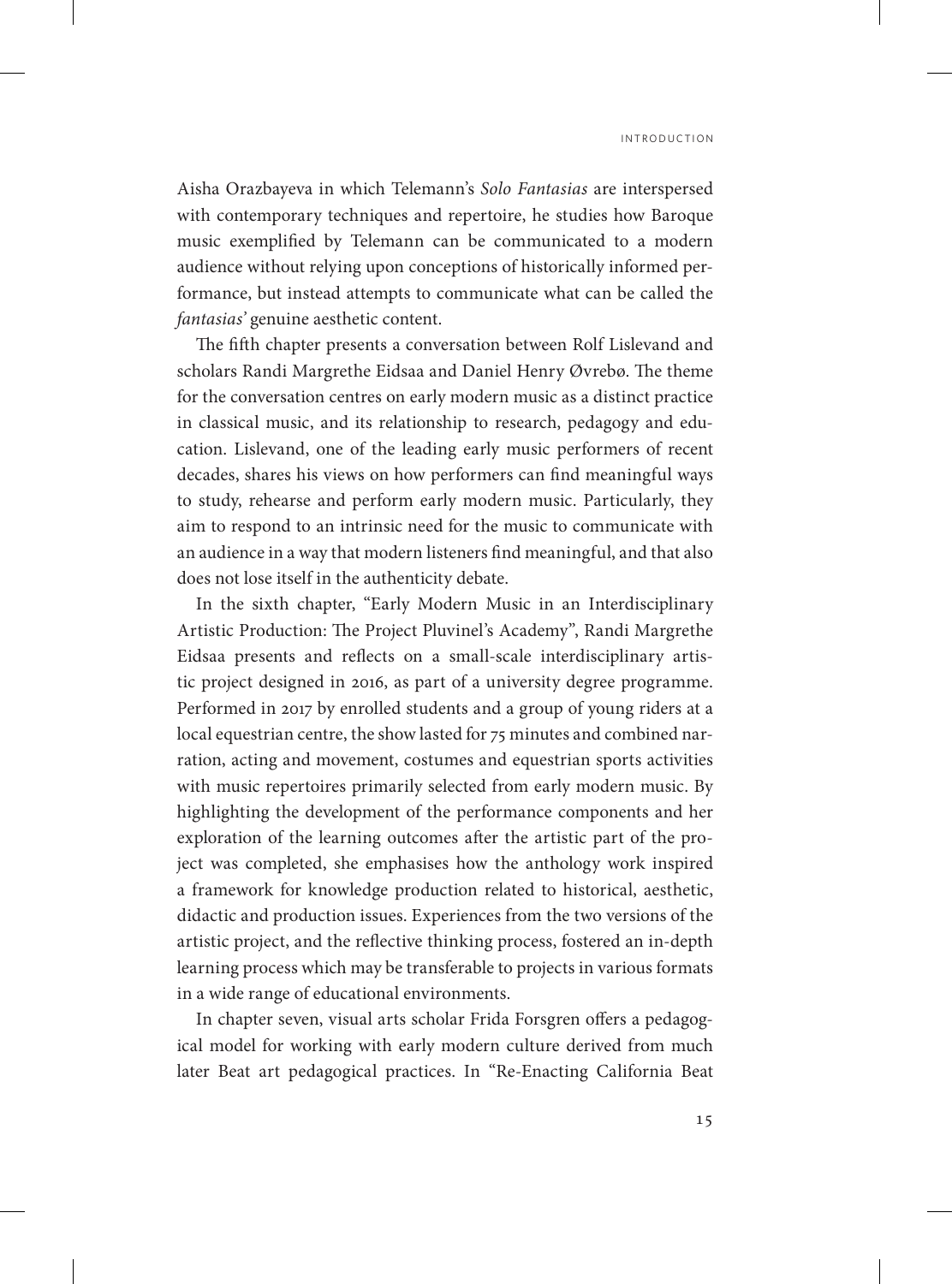CHAPTER 1

Art: An Aesthetic and Pedagogical Approach to Re-Living History", she draws on a 10-credit course combining artistic work with an academic curriculum at the University of Agder, dedicated to the teaching of American Beat culture. The chapter proposes that the methodology associated with the course may be applicable to the early modern field as a pedagogical method to present, enact, reenact, live, relive and fantasise a historical past.

The eighth chapter, "Rhetorically Performative Early Music: YouTube Videos as Statements" by Robin Rolfhamre and Daniel H. Øvrebø, addresses increasing history consumption in today's society, which in different social formations, creates a common expectation of what historical music is, can and should be. Drawing on music education and Baradian new materialism perspectives, they offer what they perceive as a promising procedure for studying early music performance from a less anthropocentric viewpoint by asking: How do we intra-act with early music performance as represented through online videos in ways that convey different subject positions?

Finally, building on the previous chapters of this volume, Jorge Salgado Correia draws attention to how musicians involved in historically informed performance (HIP) are drawn in two different directions, motivated to observe and analyse the past (i.e., to contribute to historical knowledge) as well as to conceive a pertinent artistic intervention (i.e., to contribute to an artistic domain). Correia invites the reader to go beyond an understanding of musical practice as simple 'artefact-performance-reception'. When embracing a sense of possibility, a specific territory becomes available to HIP performers, a territory constituted by an embodied intersubjective amalgam of beliefs, convictions, and mythopoetic configurations, in which the performers, as artistic researchers, can intervene, creating new realities and provoking changes and reconfigurations – rhetorically, pedagogically, and above all artistically.

## **Acknowledgements**

To conclude, we would like to extend our sincere gratitude to the anthology contributors and peer reviewers who made this volume possible.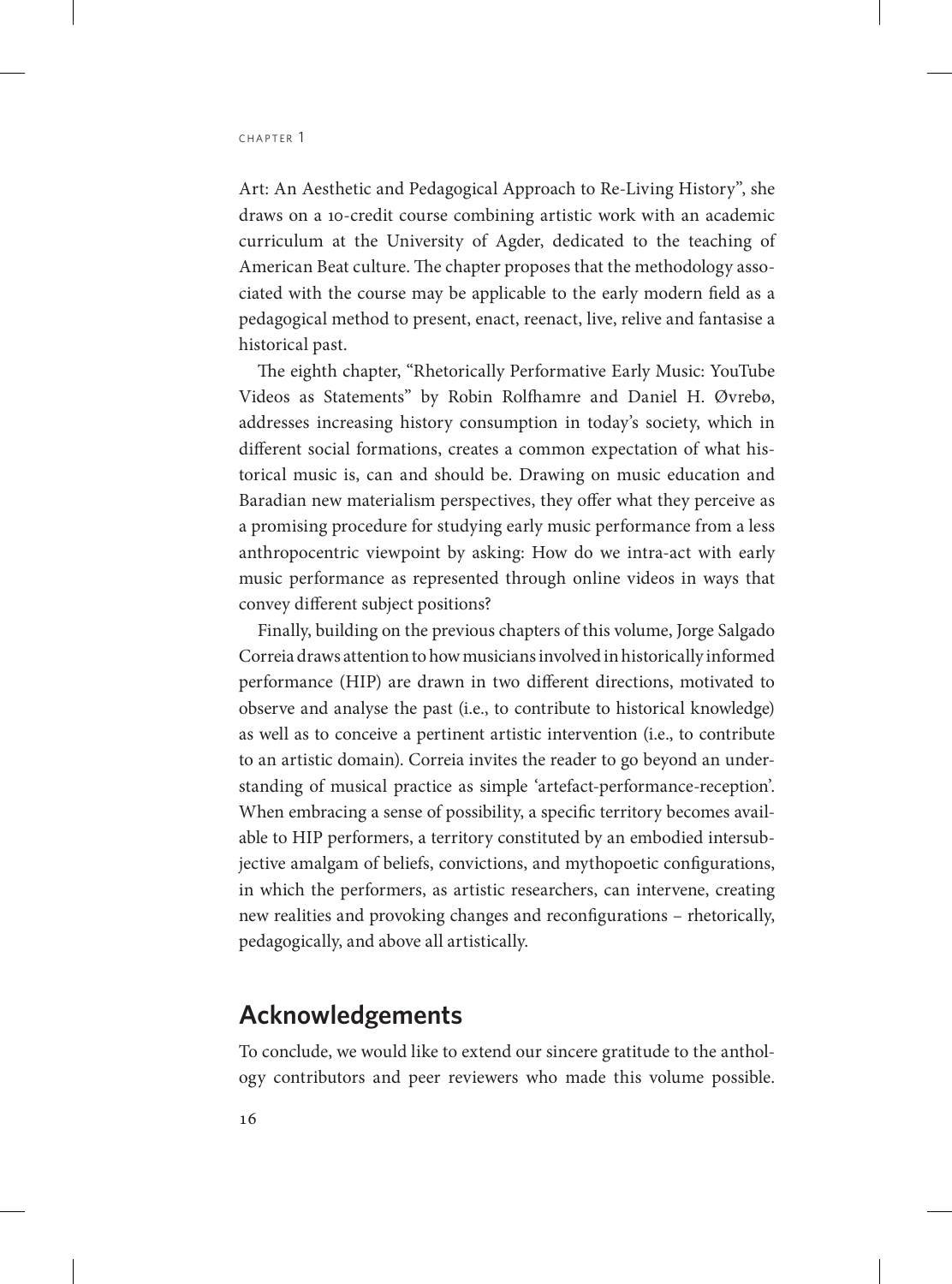Furthermore, we are also grateful for the financial support provided by the University of Agder.

Robin Rolfhamre and Elin Angelo, May 2021

### **References**

- Angelo, E. (2016). Music educators' expertise and mandate: Who decides, based on what? *Action, Criticism and Theory in Music Education 15*(2), 178–203. [https://](https://ntnuopen.ntnu.no/ntnu-xmlui/handle/11250/2566637) [ntnuopen.ntnu.no/ntnu-xmlui/handle/11250/2566637](https://ntnuopen.ntnu.no/ntnu-xmlui/handle/11250/2566637)
- Angelo, E., Knigge, J., Sæther, M. & Waagen, W. (2021a). Higher education as context for music pedagogy research. In E. Angelo, J. Knigge, M. Sæther & W. Waagen (Eds.), *Higher education as context for music pedagogy research* (pp. 7–17). Cappelen Damm Akademisk. <https://doi.org/10.23865/noasp.119.ch00>
- Angelo, E., Knigge, J., Sæther, M. & Waagen, W. (2021b). The discursive terms of music/teacher education at four higher educational institutions. In E. Angelo, J. Knigge, M. Sæther &W. Waagen (Eds.), *Higher education as context for music pedagogy research* (pp. 351–385). Cappelen Damm Akademisk. [https://doi.](https://doi.org/10.23865/noasp.119.ch14) [org/10.23865/noasp.119.ch14](https://doi.org/10.23865/noasp.119.ch14)
- Angelo, E., Varkøy, Ø. & Georgii-Hemming, E. (2019). Notions of mandate, knowledge and research in Norwegian classical music performance studies. *Journal for Research in Arts and Sports Education, Special Issue Community Arts / Arts Education, 3*(1), 78–100.<https://jased.net/index.php/jased/article/view/1284>
- Arslan, A. (2020). Instructional design considerations for flipped classroom. *International Journal of Progressive Education, 16*(6), 33–59. [https://doi.](https://doi.org/10.29329/ijpe.2020.280.3) [org/10.29329/ijpe.2020.280.3](https://doi.org/10.29329/ijpe.2020.280.3)
- Biggs, J. (1996). Enhancing teaching through constructive alignment. *Higher Education, 32*, 347–364.<https://link.springer.com/article/10.1007/BF00138871>
- Bowman, W. (2007). Who is the "we"? Rethinking professionalism in music education. *Action, Criticism and Theory for Music Education 6*(4), 109–131.
- Dobrowen, L. (2020). *Musikk på barnetrinnet. En studie av læreres forståelser av profesjonalitet i musikkundervisning* [Doctoral dissertation, The Norwegian Academy of Music]. [https://nmh.brage.unit.no/nmh-xmlui/](https://nmh.brage.unit.no/nmh-xmlui/handle/11250/2672795?locale-attribute=en) [handle/11250/2672795?locale-attribute=en](https://nmh.brage.unit.no/nmh-xmlui/handle/11250/2672795?locale-attribute=en)
- EU. (2012). Consolidated version of the treaty on European Union*. Official Journal of the European Union.* [https://eur-lex.europa.eu/resource.html?uri=cellar:2bf140bf](https://eur-lex.europa.eu/resource.html?uri=cellar:2bf140bf-a3f8-4ab2-b506-fd71826e6da6.0023.02/DOC_1&format=PDF)[a3f8-4ab2-b506-fd71826e6da6.0023.02/DOC\\_1&format=PDF](https://eur-lex.europa.eu/resource.html?uri=cellar:2bf140bf-a3f8-4ab2-b506-fd71826e6da6.0023.02/DOC_1&format=PDF)
- Ferm Thorgersen, C., Johansen, G. & Juntunen, M. L. (2016). Music teacher educators' visions of music teacher preparation in Finland, Norway and Sweden.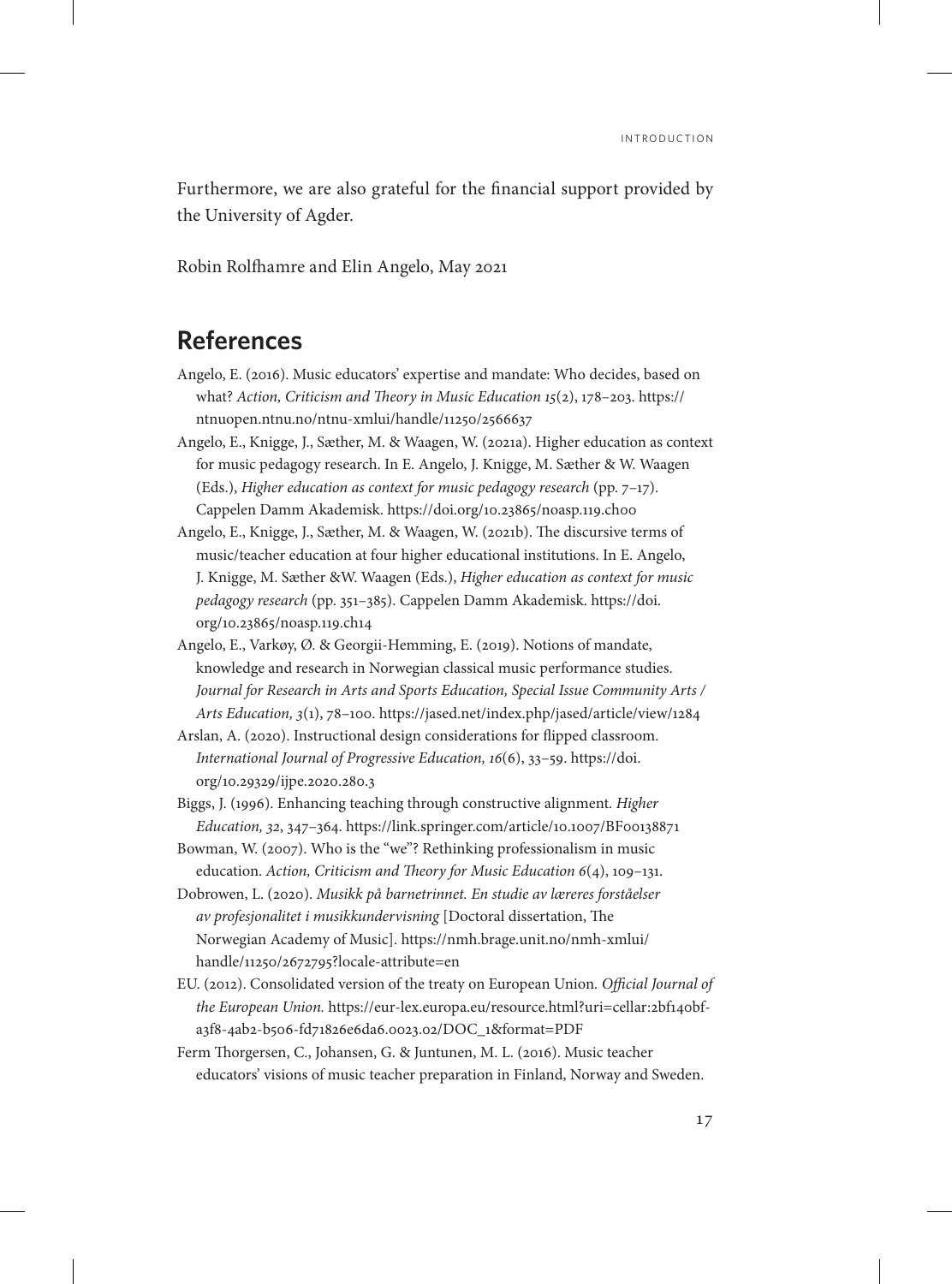*International Journal of Music Education, 34*(1), 49–63. [https://doi.org/10.1177/](https://doi.org/10.1177/0255761415584300) [0255761415584300](https://doi.org/10.1177/0255761415584300)

- Fulton, J. (2019). *Theory of gamification motivation* [Doctoral dissertation, William Howard Taft University].
- Georgii-Hemming, E. & Lilliedahl, J. (2014). Why "what" matters: On the context dimensions of music didactics. *Philosophy of Music Education Review, 22*(2), 132–155. <https://www.jstor.org/stable/10.2979/philmusieducrevi.22.2.132>
- Hung, A. C. Y. (2018). Gamification as design thinking. *International Journal of Teaching and Learning in Higher Education, 30*(3), 549–559.
- Julia, J., Afrianti, N., Soomoro, K. A., Supriyadi, T., Dolifah, D., Isrokatun, I., Erhamwilda, E. & Ningrum, D. (2020). Flipped classroom educational model (2010–2019): A bibliometric study. *European Journal of Educational Research, 9*(4), 1377–1392.<https://doi.org/10.12973/eu-jer.9.4.1377>
- Kaschub, M. & Smith, J. (Eds.). (2014). *Promising practices in 21st century music teacher education.* Oxford University Press.
- Krüger, T. (2000). *Teacher practice, pedagogical discourses and the construction of knowledge: Two case studies of teachers at work* [Doctoral dissertation, Bergen University College].
- Kertz-Welzel, A. (2004). Didaktik of music: A German concept and its comparison to American music pedagogy. *International Journal of Music Education, 22*(3), 277–286.
- Kertz-Welzel, A. (2014). Musikpädagogische grundbegriffe und die internationalisierung der musikpädagogik. Ein unlösbares dilemma? [Basic concepts of music education and the internationalization of music education. An unsolvable dilemma?] In J. Vogt, M. Brenk, & F. Heß (Eds.), *(Grund-)begriffe musikpädagogischen nachdenkens. Entstehung, bedeutung, gebrauch* (pp. 19–35). LIT.
- Mills, J. (2004). Working in music: Becoming a performer-teacher. *Music Education Research, 6*(3), 245–261.
- Nerland, M. (2003). *Instrumentalundervisning som kulturell praksis: En diskursorientert studie av hovedinstrumentundervisning i høyere musikkutdanning*  [Doctoral dissertation, University of Oslo].
- NESH. (2016). *Forskningsetiske retningslinjer for samfunnsvitenskap, humaniora, juss og teologi.* Den nasjonale forskningsetiske komité for samfunnsfag og humaniora (NESH). [https://www.etikkom.no/forskningsetiskeretningslinjer/](https://www.etikkom.no/forskningsetiskeretningslinjer/Samfunnsvitenskap-jus-og-humaniora/) [Samfunnsvitenskap-jus-og-humaniora/](https://www.etikkom.no/forskningsetiskeretningslinjer/Samfunnsvitenskap-jus-og-humaniora/)
- Nielsen, F. V. (2007). Music (and arts) education from the point of view of didaktik and bildung. In L. Bresler (Ed.), *International handbook of research in arts education* (pp. 265–286). Springer.